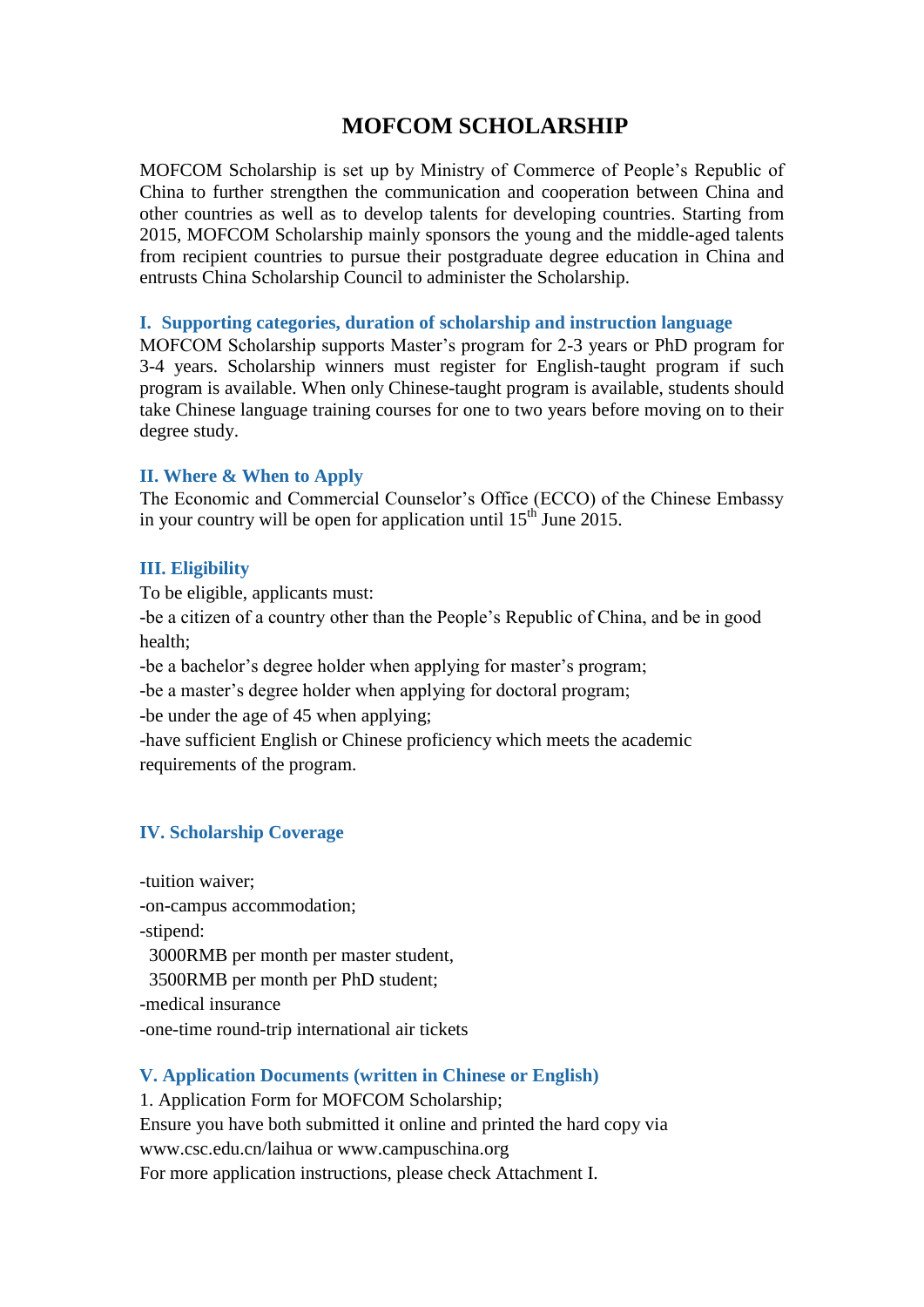- 2. Photocopy of highest diploma;
- 3. Photocopy of academic transcripts;
- 4. A Study Plan or Research Proposal with a minimum of 400 words;
- 5. [Photocopy of Foreigner Physical Examination Form;](http://www.csc.edu.cn/laihua/upload/file/20150202/20150202164426_3209.pdf)

#### **NOTE**

Application documents (two sets of hardcopies) should be true and complete, and sent to ECCO of the Chinese Embassy before  $15<sup>st</sup>$  June, 2015. No application documents will be returned regardless of the scholarship result.

#### **VI. Placement**

Each applicant can choose one same major in three universities out of the 26 designated universities as their desired option. CSC will place each applicant in one university only based on their desired option and universities' requirements.

#### **VII. Admission & Registration**

Scholarship winners will get the admission package from ECCO of the Chinese Embassy by the end of August, 2015, and must register at the host university before the deadline which is usually September, 2015.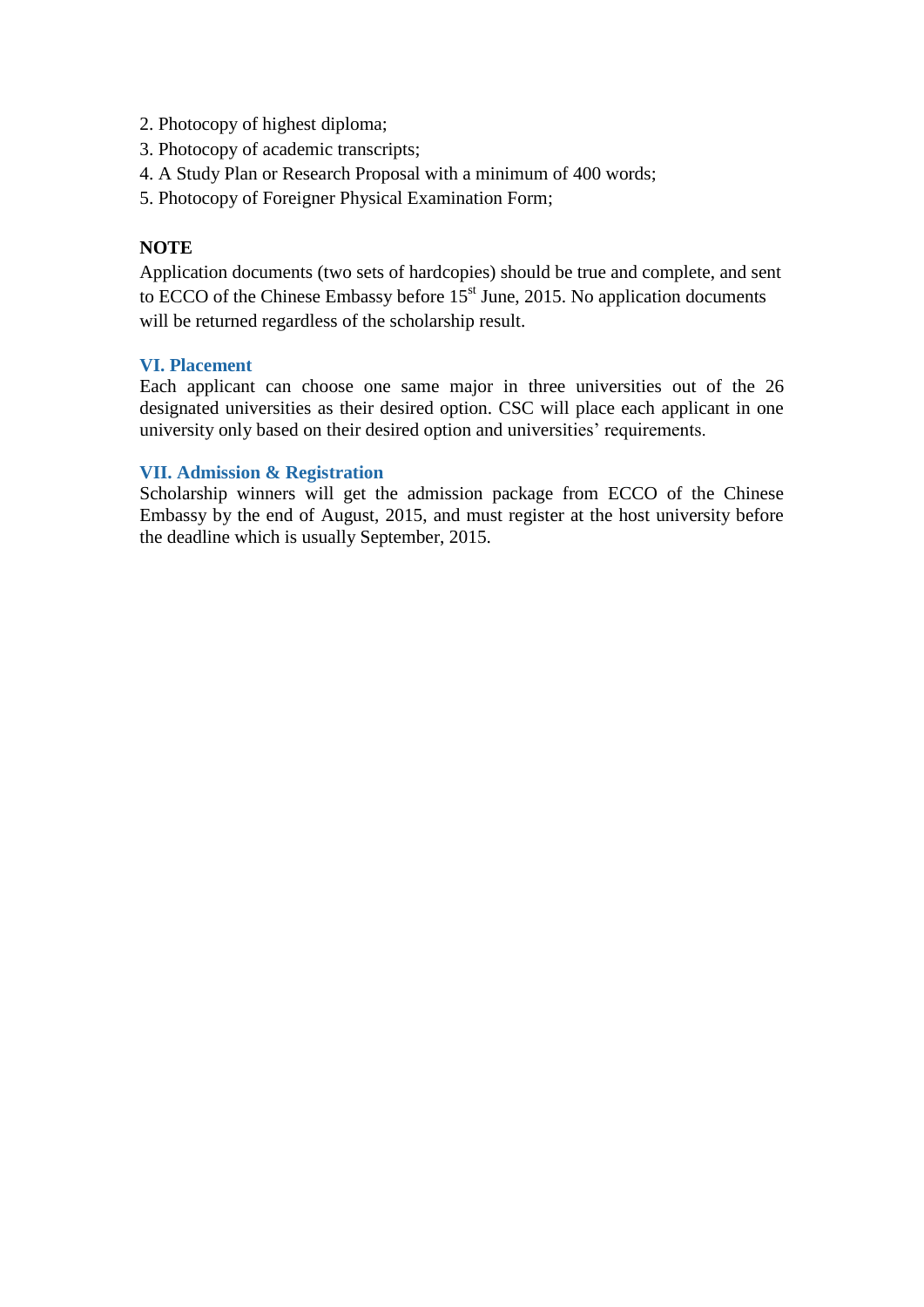Attachment 1.

## **Instructions of the CSC Online Application System for MOFCOM Scholarship**

Step 1: Visit <http://www.csc.edu.cn/laihua> or [www.campuschina.org](http://www.campuschina.org/) and click "Application Online for International Students".

Step 2: Read "Tips for online application" carefully before clicking "NEXT" to the registration page.

Step 3: After registration, log in with your user name and password. Click "Application Forms" and choose "MOFCOM Scholarship".

Step 4: Put 00010 as your Agency Number.

Step 5: Please fill all the required information truly, correctly and completely following the navigation bars on the left of the page.

Applicants are required to select a discipline before choosing their majors. Please refer to the Disciplines Index, which could be downloaded from Help, if you have any doubt about the disciplines and majors.

Step 6: After completing the application form, please click "Preview" and check your Application Form carefully before submitting it. Click "Confirmation of Submit" in the upper right corner to submit your Application Form.

Step 7: Download the completed Application Form by clicking " Download Application" and print two hard copies.

Step 8: Prepare other supporting documents as required and send the full package of application documents (two sets of hardcopies) to the Economic and Commercial Counsellor's Office (ECCO) of the Chinese Embassy.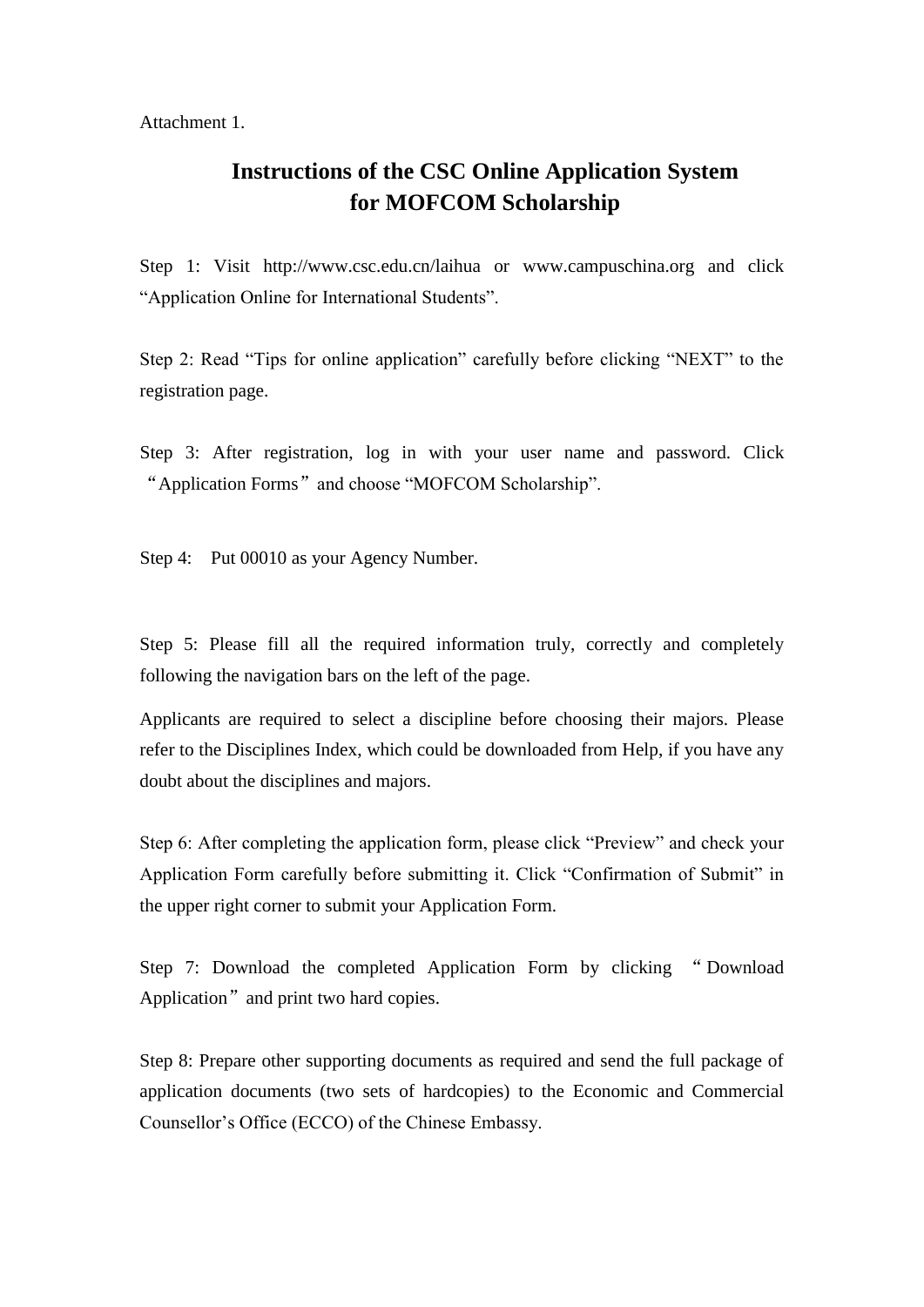Step 9: You can make changes to your application by clicking Retrieve Application on the left of the page. But you have to make sure to submit it again by clicking Confirmation of Submit after finishing all the changes. Otherwise, the retrieved application will become invalid and your new application will not be accepted either.

- Please use Internet Explorer (6.0 or 7.0). Menu selection functions may not work in other browsers.
- Only Chinese and English are accepted for the online application.